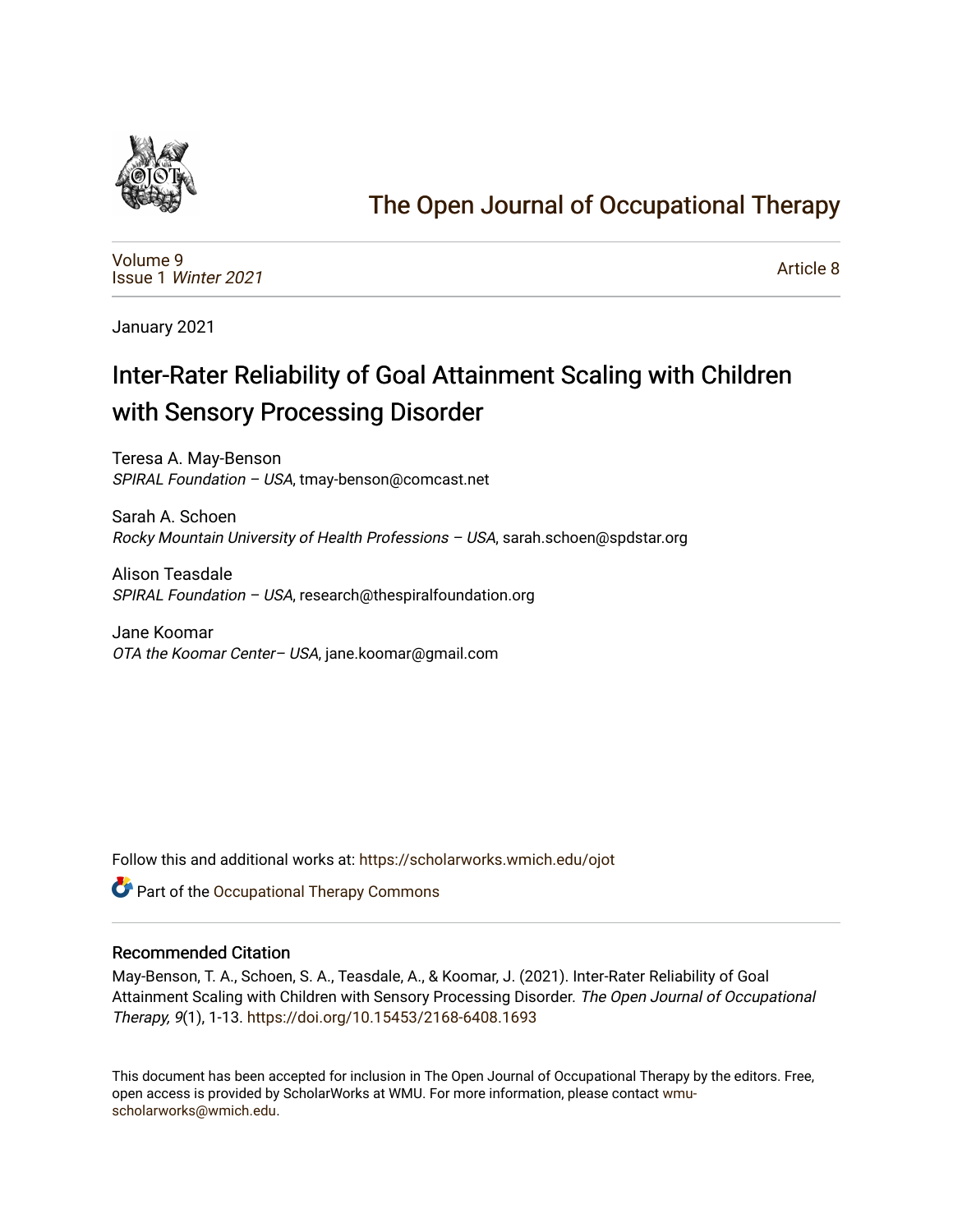## Inter-Rater Reliability of Goal Attainment Scaling with Children with Sensory Processing Disorder

## **Abstract**

Background: Goal Attainment Scaling (GAS) is advocated as a meaningful outcome measure for parents

and clinicians using an Ayres Sensory Integration<sup>®</sup> Intervention (ASI) approach. Although used in several treatment effectiveness studies, reliability of therapist goal writing and scoring has not been established in this area.

Method: Ten occupational therapists and 40 parents of children receiving ASI participated across two clinical sites. The interview therapists and inter-rater therapists wrote GAS goals based on the same goalsetting interviews conducted with parents. Follow-up parent interviews were conducted post-ASI intervention, and the GAS goals were rated by both the interview therapists and inter-rater therapists.

Results: Seventy-eight percent of interview therapist and inter-rater therapist-written goals agreed on content. Intra Class Correlation coefficient of agreement between the two sets of raters was .70 for the total score. Control of bias for establishing and rating the projected level of performance and scaled GAS goals was within an acceptable range.

Conclusion: Findings contribute reliability evidence for use of GAS with children with sensory processing and integration challenges. Two therapists, from different clinical sites who were unfamiliar with the child, identified goal areas, wrote similar GAS goals based on the same parent interview, and scored goals post intervention with good inter-rater reliability.

## Comments

The authors report receiving funding from the Wallace Foundation Grant and completing this study while employees of the Spiral Foundation and the Koomar Center.

## Keywords

sensory, goal attainment scaling, inter-rater, outcomes, sensory processing, reliability, pediatrics

## Cover Page Footnote

We would like to acknowledge the invaluable assistance of Lucy J. Miller, PhD, OTR/L, of the STAR Center, and the therapists of the SPD Foundation and OTA The Koomar Center for their assistance with data collection for this project. We would like to thank the Wallace Foundation and OTA The Koomar Center for funding for this study. Many thanks to Sarah Patane, occupational therapy student, for her assistance with this study.

## Credentials Display

Teresa A. May-Benson, ScD, OTR/L, FAOTA; Sarah Schoen, PhD, OTR/L; Alison Teasdale; Jane Koomar, PhD, OTR/L, FAOTA

Copyright transfer agreements are not obtained by The Open Journal of Occupational Therapy (OJOT). Reprint permission for this Applied Research should be obtained from the corresponding author(s). Click [here](https://scholarworks.wmich.edu/ojot/policies.html#rights) to view our open access statement regarding user rights and distribution of this Applied Research.

DOITfli9app4&Bxk23&8h649&ule6&3n The Open Journal of Occupational Therapy: [https://scholarworks.wmich.edu/](https://scholarworks.wmich.edu/ojot/vol9/iss1/8) [ojot/vol9/iss1/8](https://scholarworks.wmich.edu/ojot/vol9/iss1/8)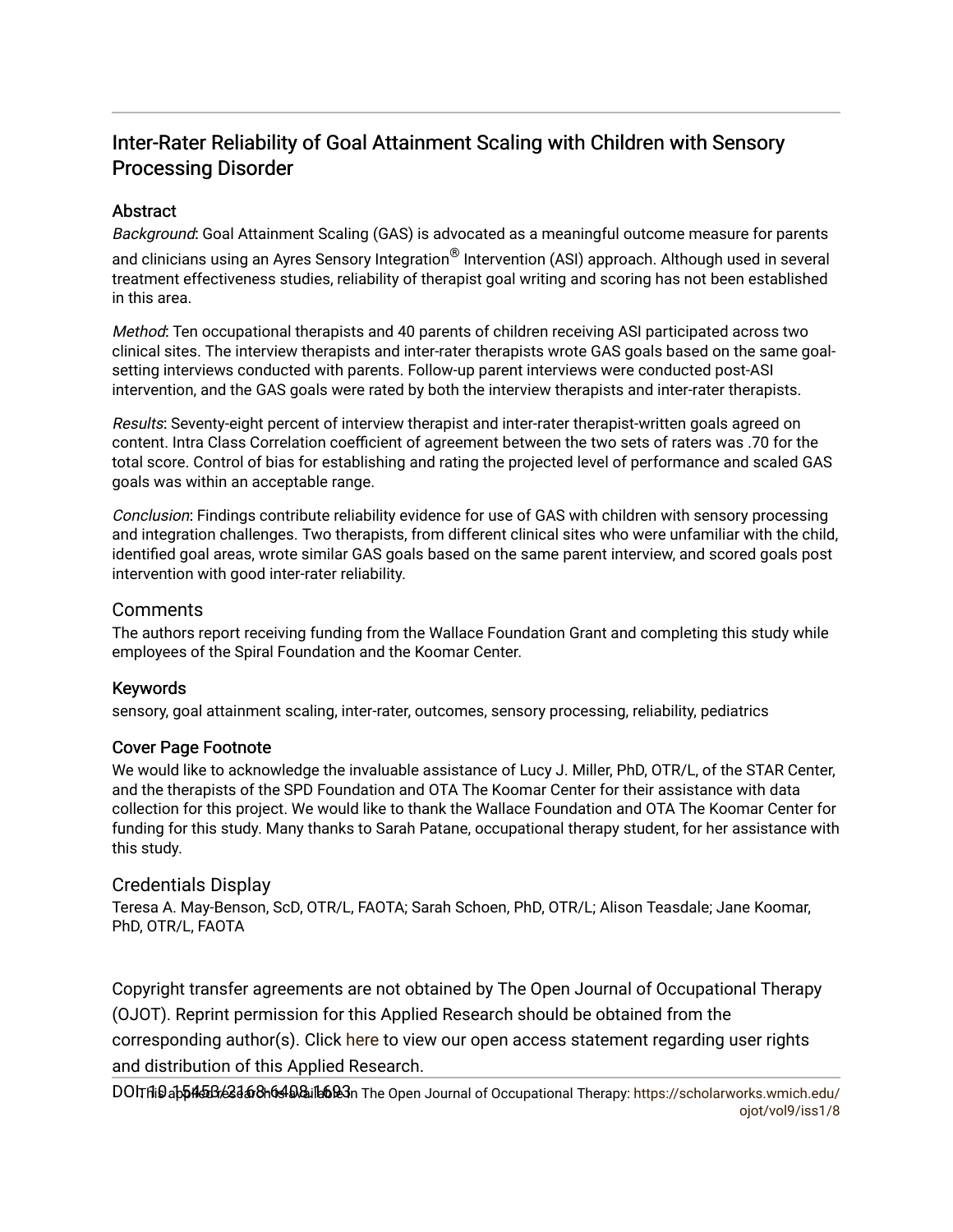The Goal Attainment Scaling (GAS) method was first introduced in the literature by Kiresuk and Sherman in 1968 as an evaluative tool for community mental health programs (Hurn et al., 2006). Over subsequent decades the GAS method was advanced in other therapeutic professions to measure outcomes in settings such as penitentiaries, school-based pediatrics, and physical rehabilitation (King et al., 2000; Lloyd, 1986; Maloney et al., 1978; Ottenbacher & Cusick, 1990; Steenbeek et al., 2007). GAS continues to be a popular evaluative method because it has consistently been found to be sensitive to clinical change, to encourage active collaboration between therapists and clients, and to facilitate client awareness and agreement on realistic expectations of therapeutic progress (Becker et al., 2000; Hurn et al., 2006; King et al., 2000; Ottenbacher & Cusick, 1990; Scott & Haggarty, 1984; Turner-Stokes, 2009; Wright et al., 2005). However, GAS can be a time-consuming process. It requires experienced practitioners to implement as well as an extensive training process for high reliability (Becker et al., 2000; Forbes, 1998; King et al., 2000; Wade, 2009).

#### **Overview of GAS**

GAS is a technique for evaluating progress toward individualized goals. It has been used in a variety of professions, such as physical therapy, speech and language therapy, and mental health as well as with a range of clinical populations, such as pediatrics, geriatrics, rehabilitation, and communication disorders. Its strengths include the individualized nature of the goals and its versatility across populations, interventions, and fields, as well as the ability to operationalize outcomes and reflect the client and family's priorities. GAS has the potential to facilitate goal achievement and build teamwork among those engaged in the team process (King et al., 2000; Schlosser, 2004).

While GAS has many strengths, some challenges have been identified. Threats to reliability and validity of the tool exist. For example, unintentional bias in outcomes can occur if goals are written that are too easy to attain. Training ensures that goals are well-written and include the necessary features (e.g., are specific, measurable, realistic, attainable, and time limited with no gaps or overlaps in outcome criteria across scaled levels of performance). It is important that goals are meaningful to the client and the family and can be objectively and consistently scored after a predetermined time frame. Demonstrating consistency in the identification of goal problem areas and creating equidistant scales that reflect outcome difficulty based on present and projected levels of performance are all deemed critical for use of GAS in outcome studies (Ruble et al., 2012).

#### **The GAS Process**

There are essentially five steps in the GAS process: (a) establishing the goals in conjunction with the caregiver and family via a qualitative interview process, (b) scaling the goal by operationalizing the expected outcome or level of performance that is predicted to occur after a predefined period and type of intervention and prespecified time of treatment, (c) assigning a weight or rank to the goals based on the therapist's impression of the importance to the family, (d) rating the level of goal achievement at the end of intervention, and (e) examining goals for potential bias at various steps of the GAS process. Goals are written to reflect five levels of projected performance: much less than expected outcome  $(-2)$ , less than expected outcome  $(-1)$ , expected outcome  $(0)$ , more than expected outcome  $(+1)$ , and much more than expected outcome (+2). Projections for expected level of performance are determined based on current performance levels, the individual's expected rate of change over a given time period, type of intervention, and other individualized factors, such as diagnoses, family situation, etc. When writing GAS goals, the GAS-trained therapist must accurately predict what level of performance the child will most likely demonstrate after a specified period of time given a specific intervention. In addition, when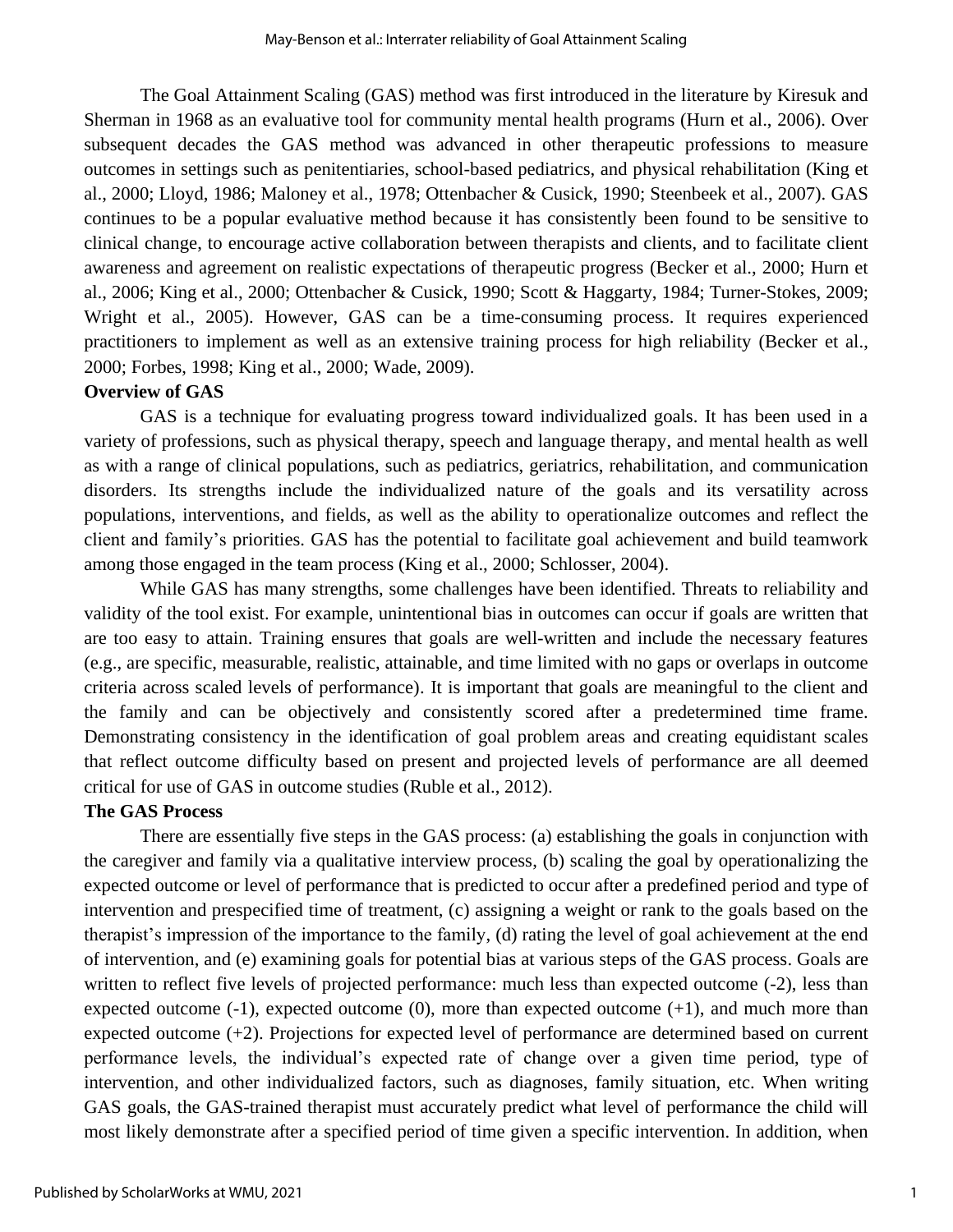scaling the goal, the therapist must correctly judge the difficulty in achieving the various levels of expected change so there is equal probability of change between each level and that those levels are equally distributed around the predicted level of performance (i.e., 0). Change is reflected in the outcome level identified during a follow-up parent interview (or child observation) after a preestablished time frame. Although initially assigned an ordinal level when rated and scored for goal achievement, goal sets (at both individual and program levels) can be converted into a standardized *T*-score (mean = 50, standard deviation = 10) because all goals are written to reflect a continuous level of performance (e.g., Level -2 might include performance of a task 10%–20% of the time while Level -1 might include performance at 21%–50% and so on). See Table 1 for a sample GAS goal.

## **Table 1**

## *Example of a Scaled GAS Goal*

**Current Level of Performance:** "J" becomes very frustrated with fine motor activities. He has a poor grip on the pencil, which decreases his motor control. His difficulties with visual skills are also impacting his willingness to engage in focused tabletop tasks. His mother reports that he will only engage in a fine motor activity for 3–4 min 1–2 times a week.

| $-2$                 |                      |                       |                       |                                |
|----------------------|----------------------|-----------------------|-----------------------|--------------------------------|
| "J" will engage in a | "J" will engage in a | "J" will engage in a  | "J" will engage in a  | "J" will engage in a fine"     |
| fine motor activity  | fine motor activity  | fine motor activity   | fine motor activity   | motor activity ( <i>i.e.</i> , |
| (i.e., drawing, arts | (i.e., drawing, arts | (i.e., drawing, arts) | (i.e., drawing, arts) | drawing, arts and crafts,      |
| and crafts, mazes)   | and crafts, mazes)   | and crafts, mazes)    | and crafts, mazes)    | mazes) for 12 or more          |
| for $3-5$ min $1-2$  | for $6-7$ min $1-2$  | for $8-9$ min $1-2$   | for $10-11$ min $1-2$ | $min 1-2 times per week.$      |
| times per week.      | times per week.      | times per week.       | times per week.       |                                |

GAS is a frequently used outcome measure for exploring the effectiveness of interventions. However, psychometric challenges have been reported in the literature that threaten the method's acceptance by funders and researchers. Four issues of reliability are cited in the literature as important (Stolee et al., 1992): (a) reliability of goal areas identified, (b) reliability in scaling individual goals (e.g., defining the expected outcome) and the scaled levels (setting the difficulty range of scaled goals), (c) reliability in rank ordering the importance of goals, and (d) reliability in scoring the outcome (e.g., follow-up goal score). These issues are addressed individually below.

## **Goal Content Agreement**

Reliability in identification of goal areas is reflected in the content agreement of goal problem areas across clinicians in the construction of goals. Precisely written goals are idiosyncratic to the client or patient and, as such, are usually based on assessment or interview findings. When written correctly, goals should be specific, objective, and measurable. Investigations of interrater agreement in the identification of GAS goal areas has not been widely studied. Results are reportedly mixed across studies. While goal construction may not be a requirement of reliability for GAS (Schlosser, 2004; Smith, 1994), it is recommended that goals emerge from similar problem areas.

## **Goal Weighting Agreement**

Weighting is the process of rank ordering goals to quantify the relative importance of the selected goals. Although this might be an attractive feature of GAS, particularly for clinicians, the literature suggests reliability for such judgments is potentially poor and acknowledges that weighting the goals complicates the calculation of summary *T*-scores at follow-up. If clinicians and researchers chose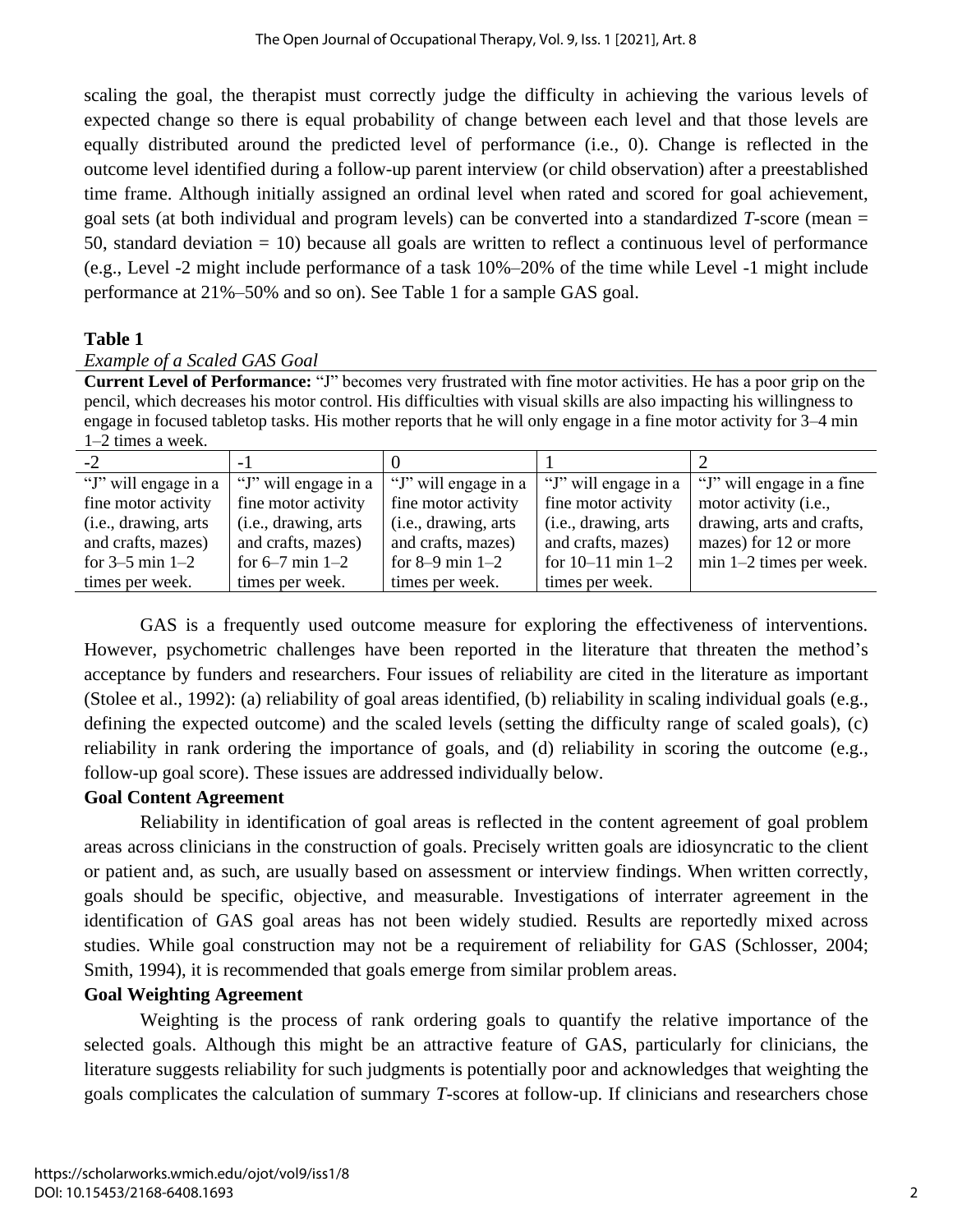to weight client goals, then it is recommended that interrater reliability in the assignment of weights be demonstrated (Marson et al., 2009).

## **Goal Outcome Rating Agreement**

Interrater reliability of GAS scoring at follow-up has been a primary area of focus in the literature (Marson et al., 2009). Rating goal achievement means determining the level of performance and goal outcome achievement at follow-up in the goals that were set, after the prespecified time of treatment or intervention. A recent systematic review of 37 studies indicated that 74% of the papers reviewed showed evidence of interrater reliability (Shankar et al., 2020). Since the focus of Shankar et al. (2020) was on validity evidence, reliability values were obtained from other literature that report agreement ranges from .82 to .98 (King et al., 2000; Ruble et al., 2012; Schlosser, 2004; Steenbeek et al., 2010). It is recommended, however, that the reliability of GAS scores be calculated in each new application (Schlosser, 2004). None of the studies included children with sensory processing and integration challenges.

## **Control of Bias**

Therapist bias in goal construction and goal rating has been identified as a potential weakness in the reliability of the GAS methodology (King et al., 2000). Concerns have been expressed over inconsistencies among therapists when writing individualized goals, setting predicted outcomes, and measuring outcomes (Schlosser, 2004). Further concerns have been expressed about goal writers setting predicted levels of performance at levels that are too easy or too hard to achieve and setting the scaled goal benchmarks inconsistently in terms of difficulty of attainment (Donnelly & Carswell, 2002; Ruble et al., 2012). Bias in these areas can contribute to unreliable outcome measurement. Therefore, use of GAS must include monitoring these potential sources of bias to ensure goals and outcomes reliably reflect goal attainment. This may be studied by examination of predicted outcomes for difficulty level (in relation to present level of performance) as well as the manner in which the goals are scaled. Bias is controlled for by clinicians accurately predicting realistic and clinically meaningful expected outcome levels when setting the goals. According to Sherman (1994), outcome *T-*scores would be expected to converge at 50 based on the theorized distribution of scaled goals (e.g., 0 level should be the expected outcome), with equidistant intervals (in terms of difficulty in achievement) set between each level (standard deviation of 10). This means that expected outcomes should not be underestimated or overestimated. Clinicians should not set expectations of goal attainment too low just to increase the likelihood of success for the child, and they should not set expectations too high such that the child cannot achieve goal attainment. In addition, bias is further reduced by ensuring that the scaled levels are continuous and clearly operationally defined across the measurement parameters and selected and benchmark descriptions. Although the literature discusses the importance of properly setting the predicted outcome and scaling goals, examination of bias in GAS goals setting and rating has rarely been reported in the literature (Schlosser, 2004). For more details on the GAS methodology, readers are referred to Kiresuk, Smith, and Cardillo's (1994) text.

## **Application of GAS**

Both Donnelly and Carswell (2002) and Hurn et al. (2006) reported strong interrater reliability across adult rehabilitation practice settings. Reliability has been found to significantly increase when therapists are consistently and extensively trained in GAS techniques and given adequate practice and instruction (Steenbeek et al., 2007). Training in goal writing can facilitate the construction of highquality GAS scales, minimize the risk of bias, and ensures that GAS goal descriptions are clear,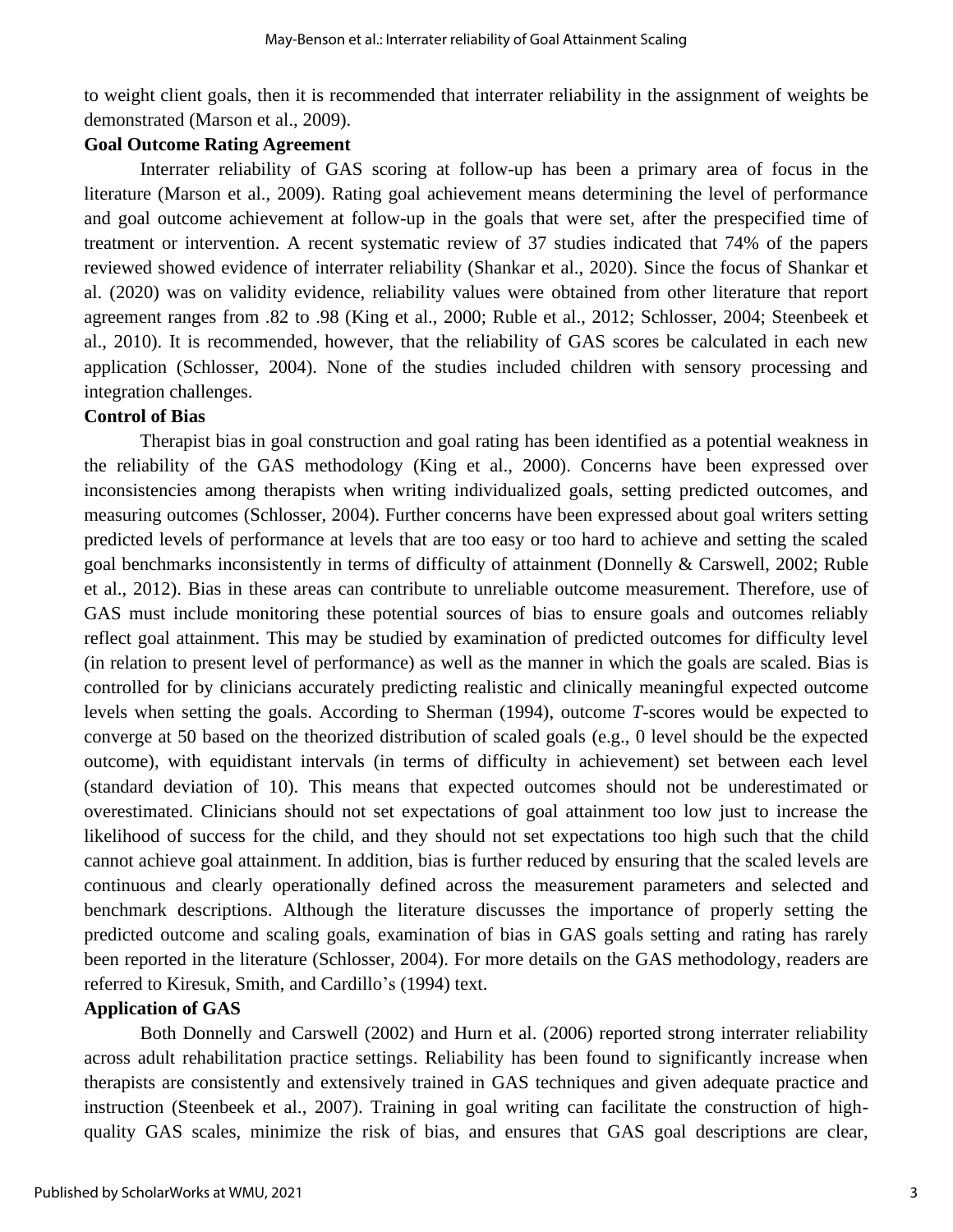measurable, and follow the criteria outlined in the literature (Krasny-Pacini et al., 2016). Reliability is also increased when goals are set and rated by a therapist other than the treating therapist and further increased with multiple rating therapists (Palisano, 1993; Steenbeek et al., 2007). The reliability of weighting of goals was examined in one study that found that goal weighting is reliable in similarly trained therapists (Marson et al., 2009). The majority of these studies use only experienced GAS-trained therapists to measure validity and reliability of the scales (Palisano, 1993; Steenbeek et al., 2007), which may not represent the average therapist who uses GAS in clinical occupational therapy practice.

GAS has been advocated for use with individuals with sensory processing and integration challenges. Mailloux et al. (2007) reported that GAS is a meaningful measure for parents and clinicians using an Ayres Sensory Integration® (ASI) approach and advocated for further examination of this goal setting methodology (Mailloux et al. 2007). Subsequently, GAS has been a primary outcome measure in several treatment studies (Miller et al., 2007; Pfeiffer et al., 2011; Schaaf et al., 2012; Schaaf et al., 2014) and has been identified as a primary outcome establishing ASI as an evidence-based practice (Schoen et al., 2019). In intervention studies, as in clinical practice, it is not practical or desired for interrater therapists to be present during both goal setting and follow-up interview sessions with parents. As a result, interviews are typically video recorded and additional ratings are conducted from these recordings. This makes it necessary to ensure that goal data obtained from live interviews is consistent with that obtained from video-recorded interviews.

The purpose of this study was to examine the interrater reliability between GAS-trained occupational therapists in identifying, writing, and following up rating of GAS goals for children with sensory processing disorders in both live interview and video-recorded interview settings. Further, control of bias in goal writing was examined.

The first research question was: What is the inter-therapist reliability in GAS goal setting, rank ordering and weighting of goals for importance to the family, and follow-up rating of GAS-trained therapists? To address the research question, the following hypotheses were examined:

- 1. Following a parent goal-setting meeting, GAS-trained therapists will demonstrate significant interrater agreement on goal content of intervention problem areas.
- 2. Following a parent goal-setting meeting, GAS-trained therapists will demonstrate significant interrater agreement on rank order and weighting of goal importance.
- 3. GAS-trained therapists will demonstrate adequate interrater reliability in their determination of a child's level of performance on GAS goals in follow-up scoring after intervention.

The second research question was: Do goals written by GAS-trained therapists demonstrate adequate control of bias in setting expected outcomes and range of scaled outcomes from live and videorecorded interviews? To address the research question, the following hypotheses were addressed:

- 1. GAS-trained therapists will demonstrate adequate control of bias of goal construction as evidenced by a mean *T-*score between 40 and 60 in setting expected outcomes for GAS goals in both live and video-recorded settings.
- 2. GAS-trained therapists will demonstrate adequate control of scaling bias in setting the difficulty range of the scaled goals as evidenced by a mean standard deviation *T*-score range of 8 to 12 for the range of predicted scaled outcomes for GAS goals in both live and video-recorded settings.

## **Method**

This study was approved by the Spiral Foundation Institutional Review Board, protocol #1001. Informed consent was obtained from all participants. This study was carried out in accordance with the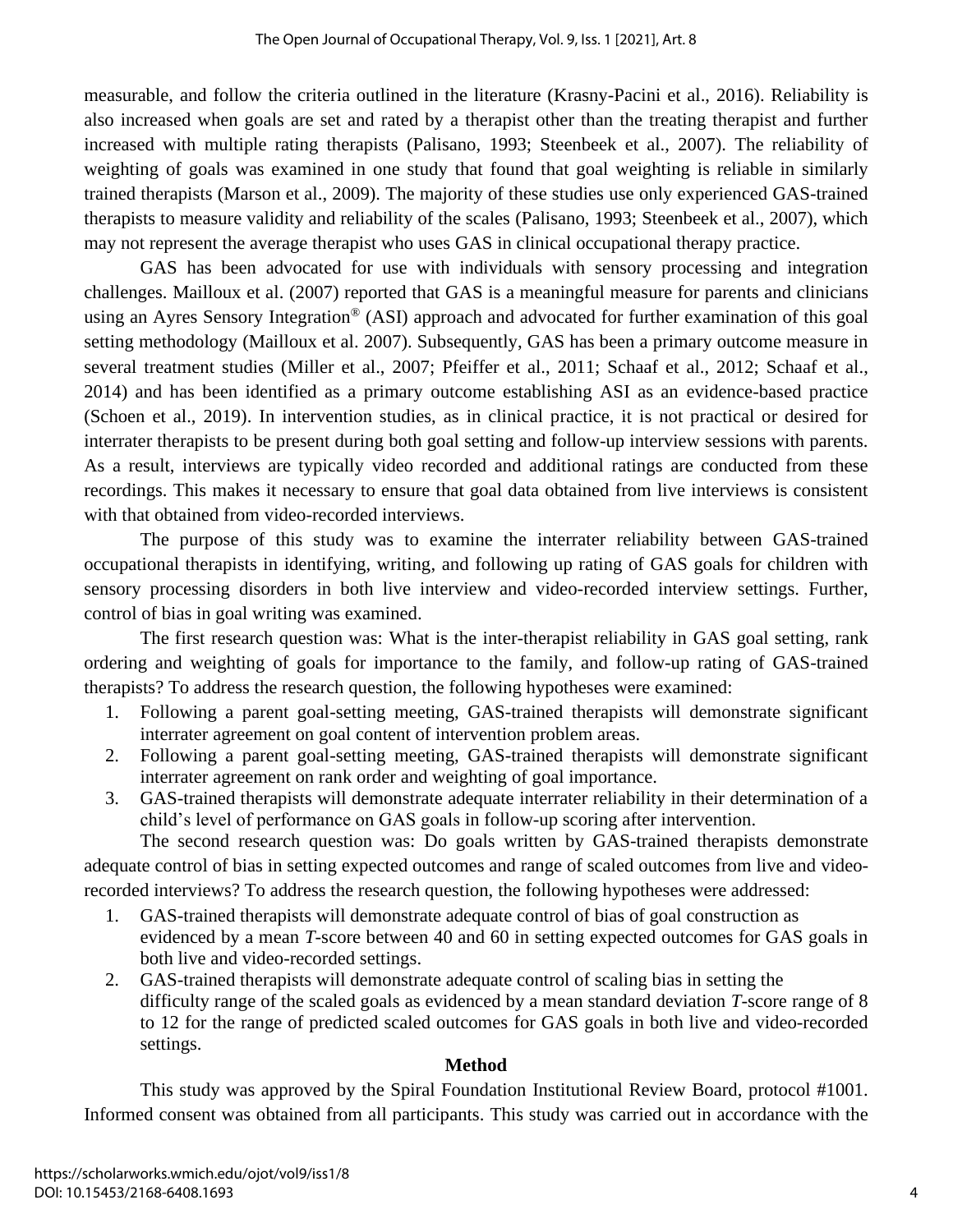recommendations of the Office of Human Rights Protection. All subjects gave written informed consent in accordance with the Declaration of Helsinki.

## **Participants**

## *Therapists*

This study included 10 occupational therapists from two private occupational therapy clinics specializing in ASI: five from a site in the Northeast US (Site 1) and five from a site in the Western US (Site 2). All therapists had a minimum of 3-years of experience in sensory integration intervention. Because GAS is a complex goal writing methodology that involves goal setting strategies that are not typically used by therapists, extensive training in the theory, methodology, and practical application of GAS was required prior to study implementation. The GAS methodology was manualized by the first author and a training program was developed for this study based on the first author's extensive research knowledge and clinical expertise using this model and has since been provided as a continuing education course internationally. (The GAS manual and training materials are available from the first author.) Therefore, therapist-participants at both sites completed a 24-hour GAS training program, provided by the first author, which involved 1 day of in-class training and 18 hr of subsequent practical application of the GAS process with peer feedback. Two therapists from Site 2 were hired after the initial trainings and were trained by the second author, who had attended the initial training. Individual therapists served as interview therapists who conducted both live parent goal-setting and follow-up goal rating interviews in their own clinical setting and as interrater therapists who reviewed video recordings of parent goalsetting and follow-up goal rating interviews from the second clinical setting. In the live interviews, the same therapist completed both goal-setting and follow-up interviews per family. Interrater therapists reviewed either goal setting or follow-up video-recorded interviews.

## *Parents*

Parent-participants were recruited as a convenience sample from clients beginning services at each clinical site. Forty parents of children with sensory processing disorder between 3 and 11 years of age and who were receiving ASI occupational therapy services at the study facilities participated. Parents of 19 children were recruited from Site 1 and parents of 21 children from Site 2. An occupational therapist experienced in sensory integration assessment previously identified the children with sensory processing and integration challenges following a comprehensive evaluation using standardized measures of sensory-motor function (e.g., Sensory Integration and Praxis Tests, the Miller Function and Participation Scales, or the Bruininks-Oseretsky Test of Motor Proficiency) and clinical observation and parent report as part of routine clinical practice at each site. The children had average intelligence as identified by age level performance in school and no major medical or psychological diagnoses, with the exception of attention deficit disorder, non-verbal learning disability, or anxiety disorder. No other specific inclusion or exclusion criteria were applied since the children were not participants in the study.

#### **Measures**

GAS methodology was used. GAS goals identified and written by therapists as a result of a parent goal-setting meeting (or a video recording of the goal-setting meeting) were used for this study. A set of five GAS goals were identified and written. Goals were written to reflect functional performance of activities meaningful to the family in a nonclinical setting in a way such that progress could be potentially observed and reported on by the parents. Identification of goals was based on an in-person parent goal-setting meeting for the child of each of the 40 parent-participants, which resulted in 40 GAS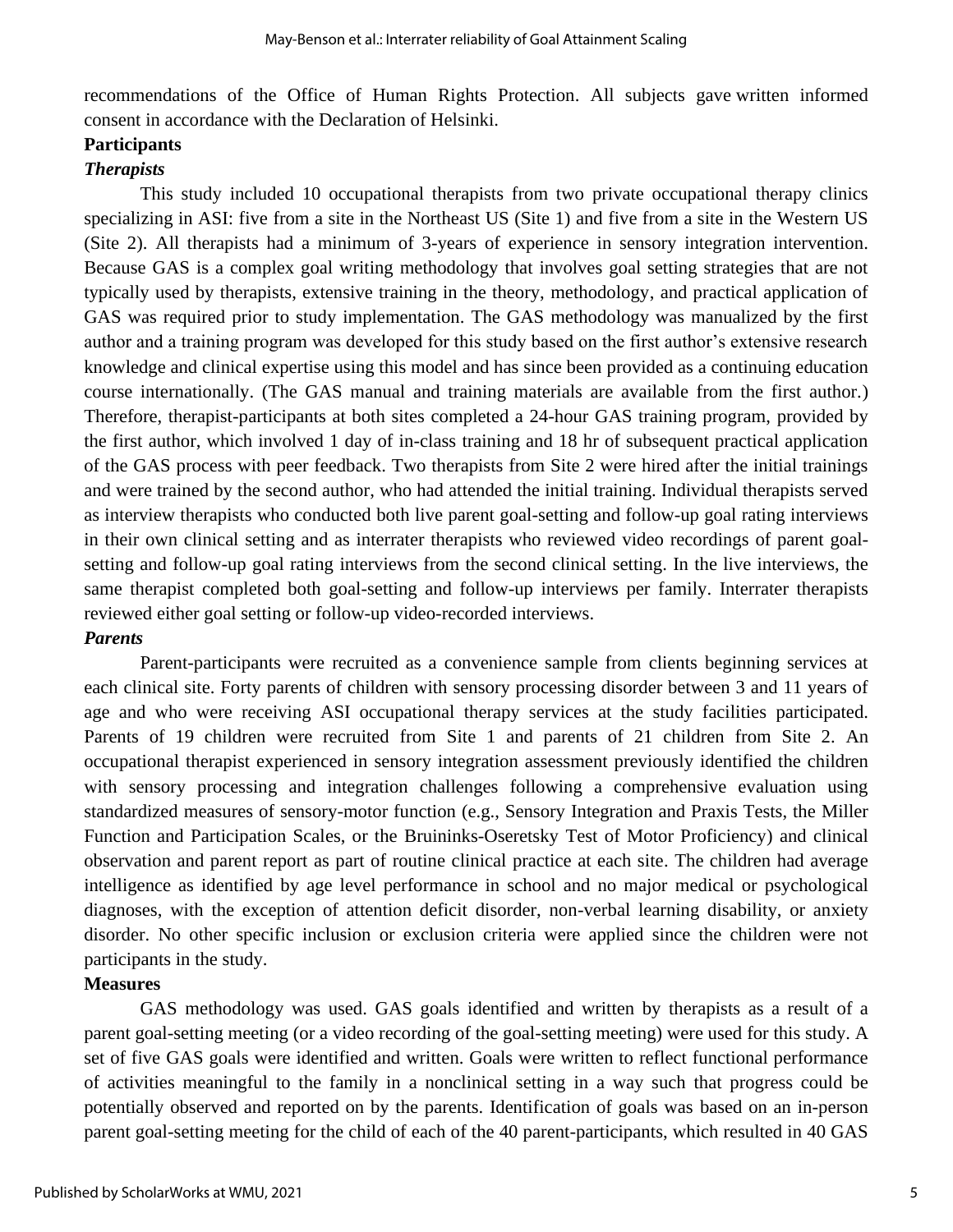goals sets (each set with five goals) and 200 individual goals. Each specific goal was scaled into a range of projected outcomes that reflected varying levels of change that could occur over a specified intervention period. Thus, each goal was "scaled" into five levels of potential performance from -2 to +2, as previously noted. After a projected 20 sessions (actual number of sessions varied from 18 to 20), the child's post intervention level of performance on each goal was determined by the therapists based on an interview (or video recording of the interview) with the parents.

## **Procedures**

This study was conducted at two clinical sites. Goal setting interviews and intervention were completed in the context of the routine clinical practice of each clinical site. Clinical procedures varied slightly between the clinical sites. At Site 1, the clients engaged in a phone intake interview with a clinician from the clinic, completed an occupational therapy evaluation with parent meeting, and then completed the GAS goal setting interview to establish goals for intervention. At Site 2, the clients completed an in-person intake interview and a comprehensive occupational therapy evaluation followed by a parent meeting for evaluation feedback and the GAS goal setting interview. In both settings, the same therapist completed the live follow-up interviews for goal rating. Follow-up goal rating was based only on information provided by the parents.

Informed consent was obtained from all parent-participants prior to enrollment in the study. A goal-setting interview with the parent-participants lasting approximately 1 hr was conducted and videotaped by a GAS therapist at the parent's clinical facility. The interview therapist then identified and wrote five specific scaled GAS goals that reflected functioning in areas of importance to the families of the child that were reported during the goal-setting session. Each child was scheduled to receive 20 1-hr sessions of occupational therapy intervention using an ASI approach. After the intervention period, a GAS therapist and the parent-participant met for a 1-hr follow-up meeting to review the child's performance on the GAS goals. All interviews were qualitative interviews involving open-ended questions. The goal of both the pre and post intervention interviews was to elicit information about the child's functional performance without specifically guiding or biasing parent report. Methodology for performing the interviews was provided during the GAS training received by each therapist. See Table 2 for examples of interview questions.

## **Table 2**

## *Example Questions for Semi-Structured Qualitative Pre and Post Intervention GAS Interview.* **Pre intervention goal setting interview questions.**

- Tell me about your child. What are his/her strengths, his/her weaknesses?
- What has led you to seek services for your child?
- What concerns you most about your child? Tell me more specifically about . . . .
- Tell me about a typical week day . . . a typical weekend day.
- Review the child's evaluation and ask questions regarding areas of specific difficulty. i.e., I notice that seems to be hard for him/her. Can you tell me more about that? OR, Tell me more specifically about (each specific sensory area identified as problematic from the evaluation).
- Our evaluations showed some difficulties/delays with . . . . Is this something that has been of concern to you?
- What are some goals you have for your child, in the next 6 months or so? (time frame may be variable)
- Looking ahead to the end of this 20-session intervention period, what are reasonable goals that you hoping your child can accomplish?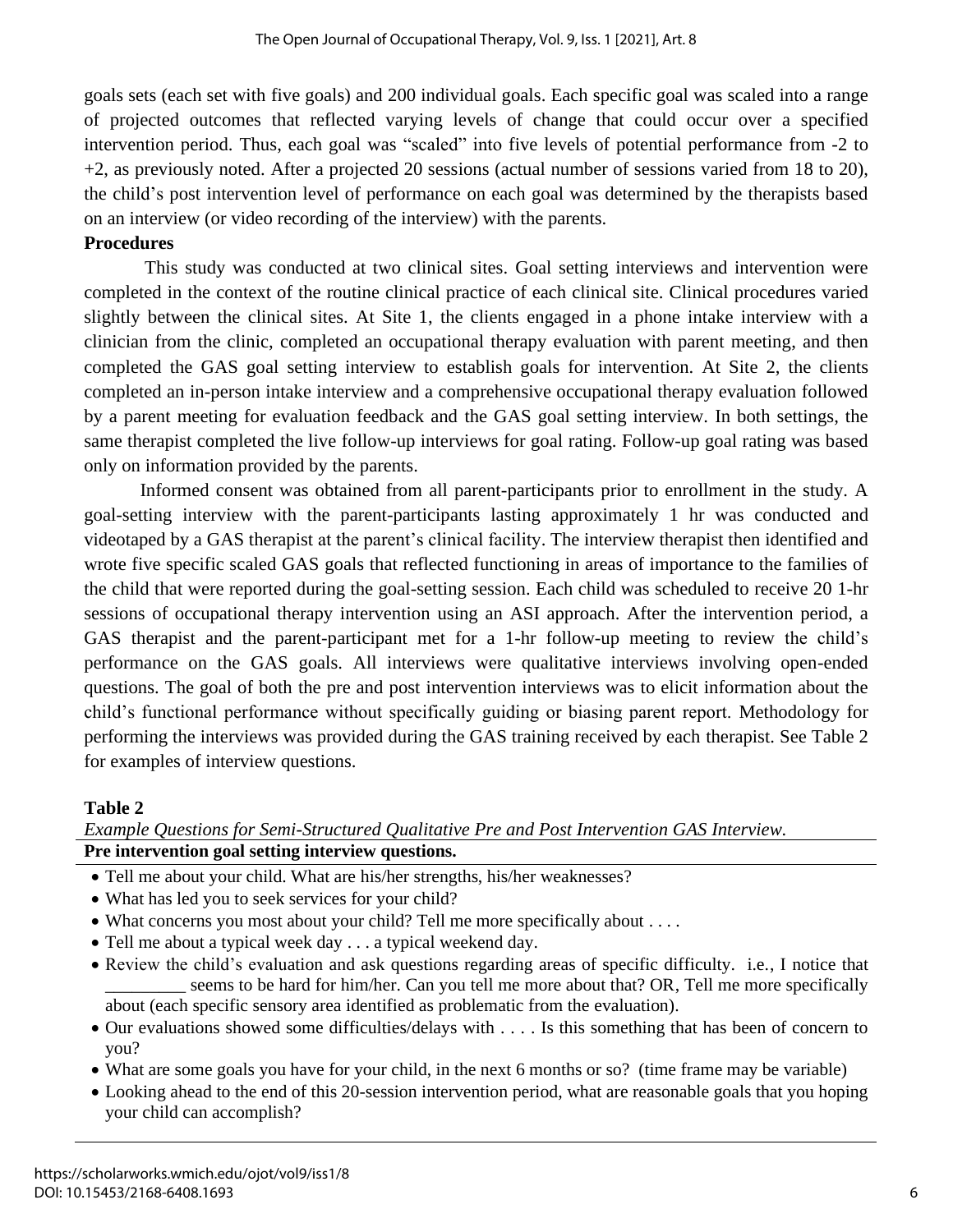#### **Post intervention follow-up goal rating interview questions**

- Tell me about how things are going these days
- Tell me more about…. (elicit more information on topics parent brings up basic on previous question.)
- (If parents do not independently bring up information about GAS goal areas ask very broad questions about topic to elicit information on goal performance.) I notice that \_\_\_\_\_\_\_\_\_ had been having some challenges in \_\_\_\_\_\_\_\_\_\_ (broad area, e.g. dressing, eating, mealtime, etc.). Can you tell me more about that?

Based on information obtained during the post intervention interview meeting, the interview therapist and parent-participant independently rated the child's level of performance on the GAS goals. Interrater therapists from one clinical setting viewed a video recording of the interviews, independently wrote a second set of goals for the child, and ranked and rated the first set of goals from the other clinical setting. Data on the reliability between the interview therapist and the interrater therapist are reported in this study. Data on reliability between parents and therapists will be reported in another publication.

Twenty (10 from each site) pre intervention interview videos and nine post intervention videos from Site 1 and six from Site 2 were randomly selected for interrater reliability checks. Last, there were four participants missing follow-up data from Site 2, which resulted in slightly lower numbers than expected available for analysis of outcome rating agreement. The research assistant was responsible for completing the analyses of content agreement, rank order of importance agreement, goal achievement outcome agreement, and control of bias.

## **Data Analysis**

Data from goals written by the therapist who conducted the parent interview and an interrater therapist from the other clinical site who reviewed a video recording of the interview were examined. None of the interview or interrater therapists treated the children whose parents were interviewed. Forty GAS goal sets (five individual goals per set), including 200 individual goals, were established by the interview therapists from both sites prior to intervention; however, only a random sample of goals were rated for some analyses. Thus, the number of goals (e.g., individual goals) or goal sets (e.g., set of five individual goals) varied by analysis.

Analysis of content of 50 randomly selected individual goals, out of 200 available goals, was completed by the research assistant (the third author). Key words in the interview therapist's goals, which reflected goal content areas of functional performance, were identified. Key words were then similarly identified in the interrater goals written for that client. Using the *Occupational Therapy Practice Framework* (OTPF-3; American Occupational Therapy Association, 2014) as a guide, goals were deemed an exact match if outcomes reflected by the keywords were the same between the two sets of goals (e.g., if the interview goal related to the child's ability to don a shirt and the interrater goal related to donning a shirt). Goals were deemed to be a partial match if the area of functional performance (as found in the OTPF-3) was the same but the specific task was different, (e.g., the interview goal related to the child's ability to don a shirt, a dressing ADL, while the alternate goal involved donning pants, a similar dressing ADL). Goals not of the same OTPF-3 categories were considered non-matches. Frequency counts of exact and partial interrater agreement on goal setting content areas were completed.

Goals were also examined based on agreement relative to rank order of importance as well as ratings of goal achievement outcomes. Examination of ability of two therapists to similarly weight GAS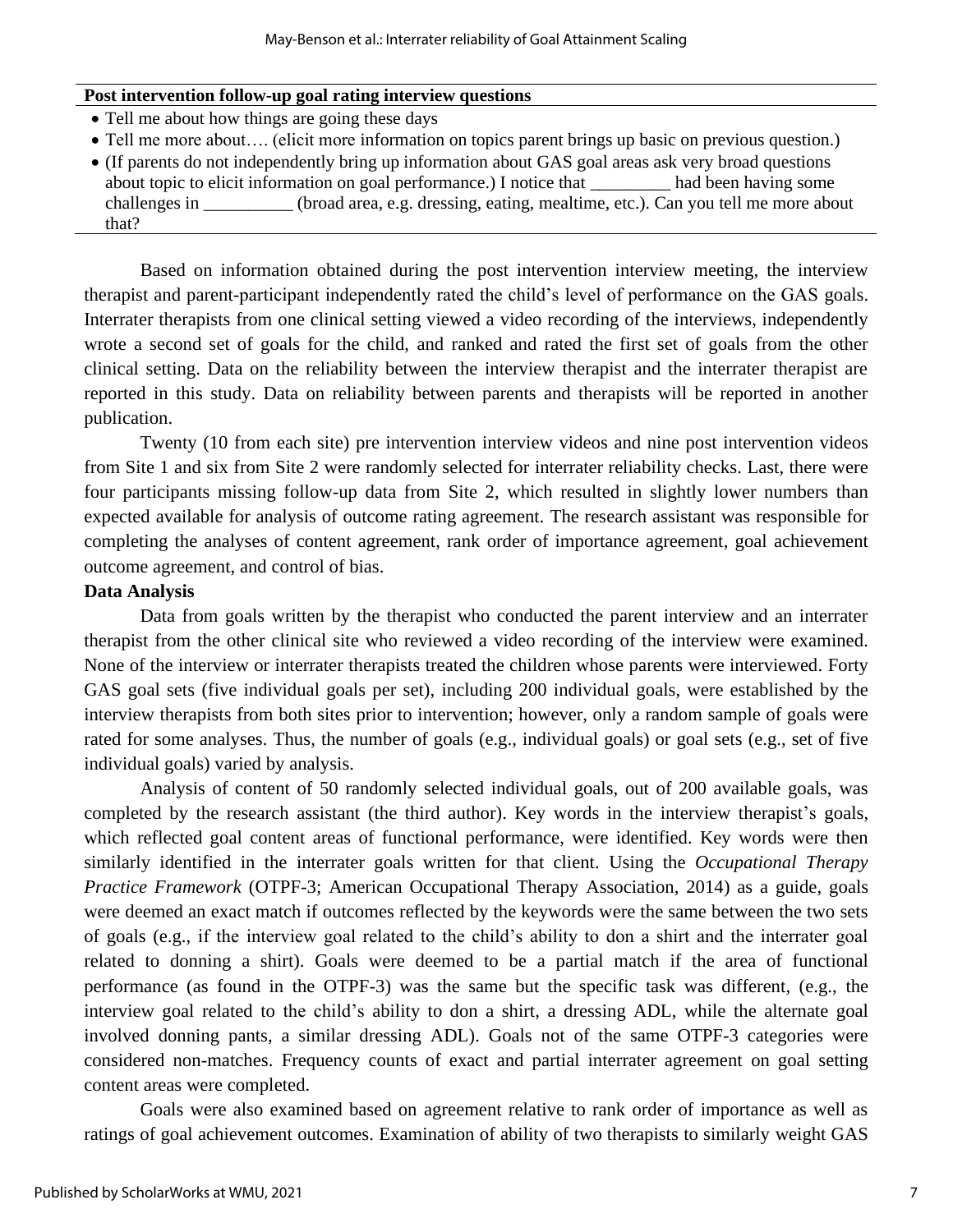goals by importance was completed using a Kendall's Tau-b correlation coefficient analyses (a nonparametric measure of relationships between columns of ranked data). Interrater agreement on ratings of goal achievement outcomes was completed by calculation of intra-class correlations between raters. Control of bias for goal setting was examined by calculating *T*-score outcome mean and standard deviations according to established GAS protocols for the interview and interrater groups and comparing those scores to the control of bias charts provided by Kiresuk et al. (1994). Where possible differences between clinical sites were examined.

#### **Results**

### **Goal Content Agreement**

The 50 paired goals were compared between the interview and interrater therapists. Exact agreement on goal content was found for 63% of 50 individual goal pairs and partial agreement for an additional 15% of goals. Thus, overall agreement across sites was found for 78% of goals, indicating there is high interrater agreement between two therapists in identification of content of intervention goals based on parent interview. Examination of data by site found that 88% of interrater goals written by therapists at Site 1 agreed with the original goal content generated by the therapists at Site 2, while 68% of interrater goals written by therapists at Site 2 agreed with the original goal content generated by the therapists at Site 1.

## **Goal Weighting Agreement**

Interrater comparisons between the interview therapist and interrater therapist were completed for goal weighting (rank order of importance) on  $n = 20$  paired GAS goal sets (each set consisted of five goals). Kendall's Tau-b Correlation Coefficient (*Tau-b* = -.281 - .301, *p* = .106 – .916) analysis (Puka, 2011) found there was no significant correlation of weighted scores between the interview therapist and interrater therapist, indicating the two therapists did not weight the five goals in each GAS goal set the same.

## **Goal Outcome Rating Agreement**

Fifteen GAS goal sets were examined for post intervention outcome goal rating agreement,  $n = 9$ from Site 1 and  $n = 6$  from Site 2. Ratings from the interview therapist were compared to ratings from the interrater therapist of the video interview of the parent. Intra-class correlation (2-way mixed-people effects fixed and measure effects random) for absolute agreement was adequate for total score (*ICC* = .702). Thus, the interview therapists and interrater therapists rating the same interview from video were in agreement.

Examination of site data, however, found that ratings of goal outcome agreement between the video raters and the interview therapist ratings were stronger for goals written at Site 1 than those at Site 2 (*ICC* = .811). Ratings for outcome agreement for goals written at Site 2 were only available for six sets of goals. Agreement between the interview therapists at Site 2 and video raters at Site 1 was poor  $$ 

## **Control of Bias in Writing Goals from Live Interviews**

The ability of the interview therapists to control bias in difficulty in achieving goals when writing goals and to accurately establish the expected level of performance when obtaining information from a live interview was examined for  $n = 33$  GAS goal sets resulting in scores for 164 goals across 10 therapists. Determination of an acceptable level of difficulty was based on *T-*score range as described by Sherman (1994). The mean of a set of goals should be  $T = 50$  with a range of  $T = 46.5$  to  $T = 53.5$ . Bias of outcome ratings by the interview therapist found the mean outcome of  $n = 164$  goals to be excellent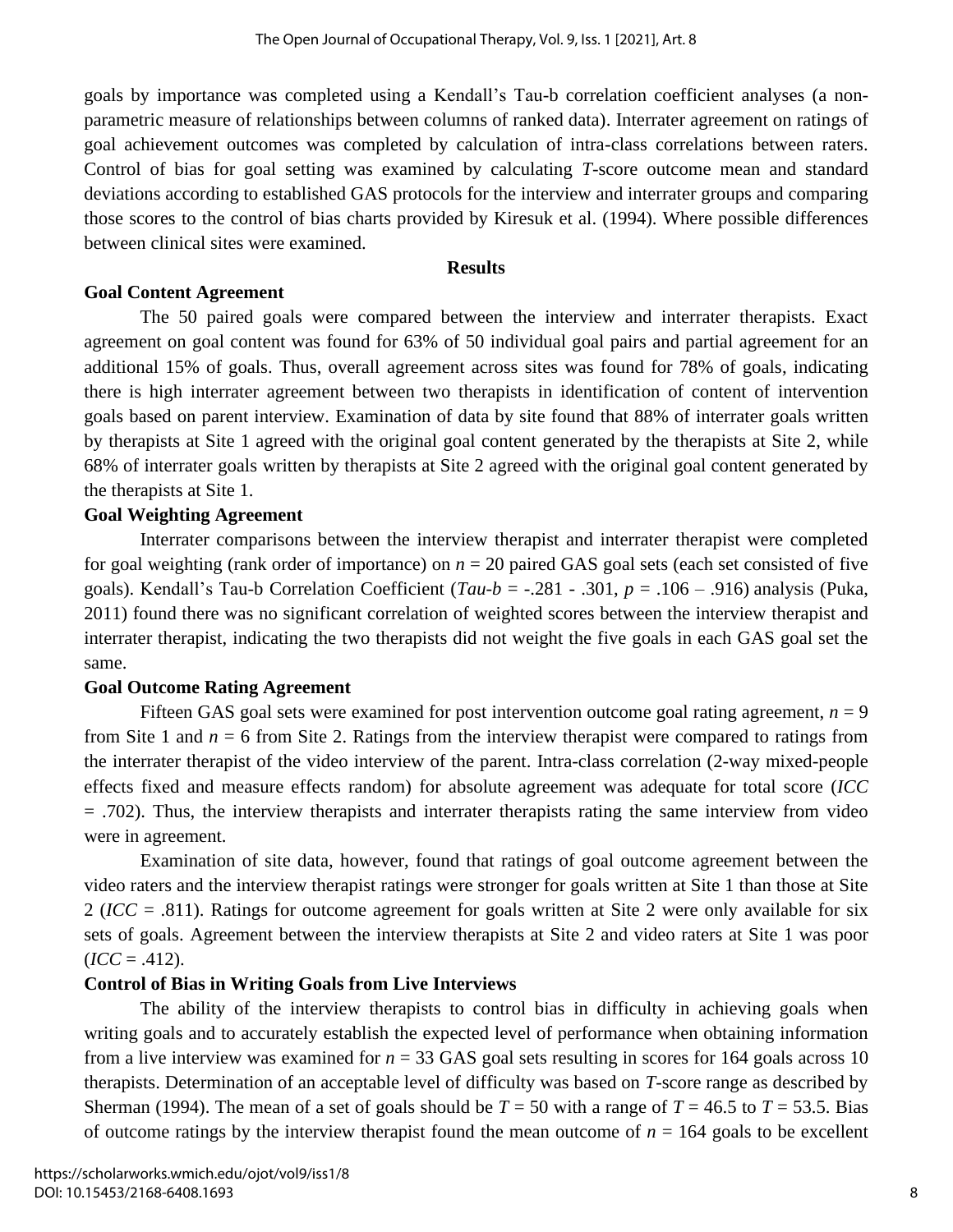with a mean *T-*score of 50.0 and a standard deviation of 10.65. These scores were compared to the control of bias charts provided by Kiresuk et al. (1994). Thus, results indicate that, overall, the interview therapists set the expected level of performance at an acceptable level of difficulty.

For GAS goals it is also important to examine bias in setting the difficulty of achieving a range of the scaled goals to ensure reliable goal rating. This is reflected in the average standard deviation of the *T*-score of a set of GAS goals. The interview therapists had an excellent overall mean *T*-score standard deviation of 10.65. According to Sherman (1994) the mean standard deviation of *T*-scores should be 10 with an acceptable range of  $8 - 12$ . Thus, the interview therapists tended to write and rate their scaled goals appropriately.

Examination of control of bias by site using an independent samples *t*-test found a marginally significant difference ( $t$  (31) = 2.040,  $p = .050$ ) between sites for bias in setting the difficulty of achieving the expected level of performance. However, goals written and rated by the therapists at Site 1  $(n = 16 \text{ sets})$  were within the expected limits with a goal outcome *t*-score  $m = 46.3$  with an expected range of  $45.8 - 54.2$ . Goals written and rated by the therapists at Site 2 (17 sets) were also within expected limits with a *t*-score  $m = 53.5$  with an expected range of  $45.9 - 54.1$ . Bias in setting the range of scaled goals was within expected limits for both sites with Site 1  $sd = 11.72$  and Site 2  $sd = 8.44$ . Thus, although the mean *T*-scores of both sites were significantly different from each other, they both fell within the accepted range of scores.

#### **Control of Bias in Rating Goals from Video-Recorded Interviews**

Control of bias in rating goals at follow-up using video-recorded interviews was also examined. Overall, therapists rating  $n = 15$  goal sets from video interviews had a mean *T*-score of 44.2, which is outside the expected range of  $45.7 - 54.3$ . The standard deviation of these ratings was 10.02 and was within expected limits.

Examination of bias in rating goals from video interviews by site using an independent samples *t*-test found no significant difference (*t* (13) = 1.259,  $p = .230$ ) between sites. Goals written by the therapists at Site 1 but rated by the therapists at Site 2 ( $n = 9$  sets, 45 individual goals) had a *T*-score  $m =$ 41.6,  $sd = 8.50$ , which was outside the expected range of  $45.1 - 54.9$  for the mean. Goals written by the therapists at Site 2 and rated by the therapists at Site 1 ( $n = 6$  sets, 29 individual goals) fell within acceptable limits with a *t*-score  $m = 48.1$ ,  $sd = 11.62$  with an expected range of  $44.4 - 55.6$  for the mean.

#### **Discussion**

With the increase in popularity of GAS in clinical and research practice, concern has been expressed regarding the application of this methodology (Harpster et al., 2018). The psychometric properties of GAS have largely been explored in pediatric rehabilitation settings (Harpster et al., 2018; Krasny-Pacini et al., 2016; Steenbeek et al., 2010; Steenbeek et al., 2011). This study extends the application of GAS to children with sensory processing and integration challenges and contributes to the psychometric validation of how GAS is applied in this population.

#### **Goal Content Agreement**

Research ensures that GAS is being used with a high degree of methodological rigor (Harpster et al., 2018). This study adds to the already existing literature by demonstrating interrater reliability for the construction of GAS goals. Two therapists, from different clinical sites who were unfamiliar with a child, were able to identify goal areas and write similar GAS goals based on the same parent interview, thus demonstrating good interrater reliability between clinicians. This provides preliminary evidence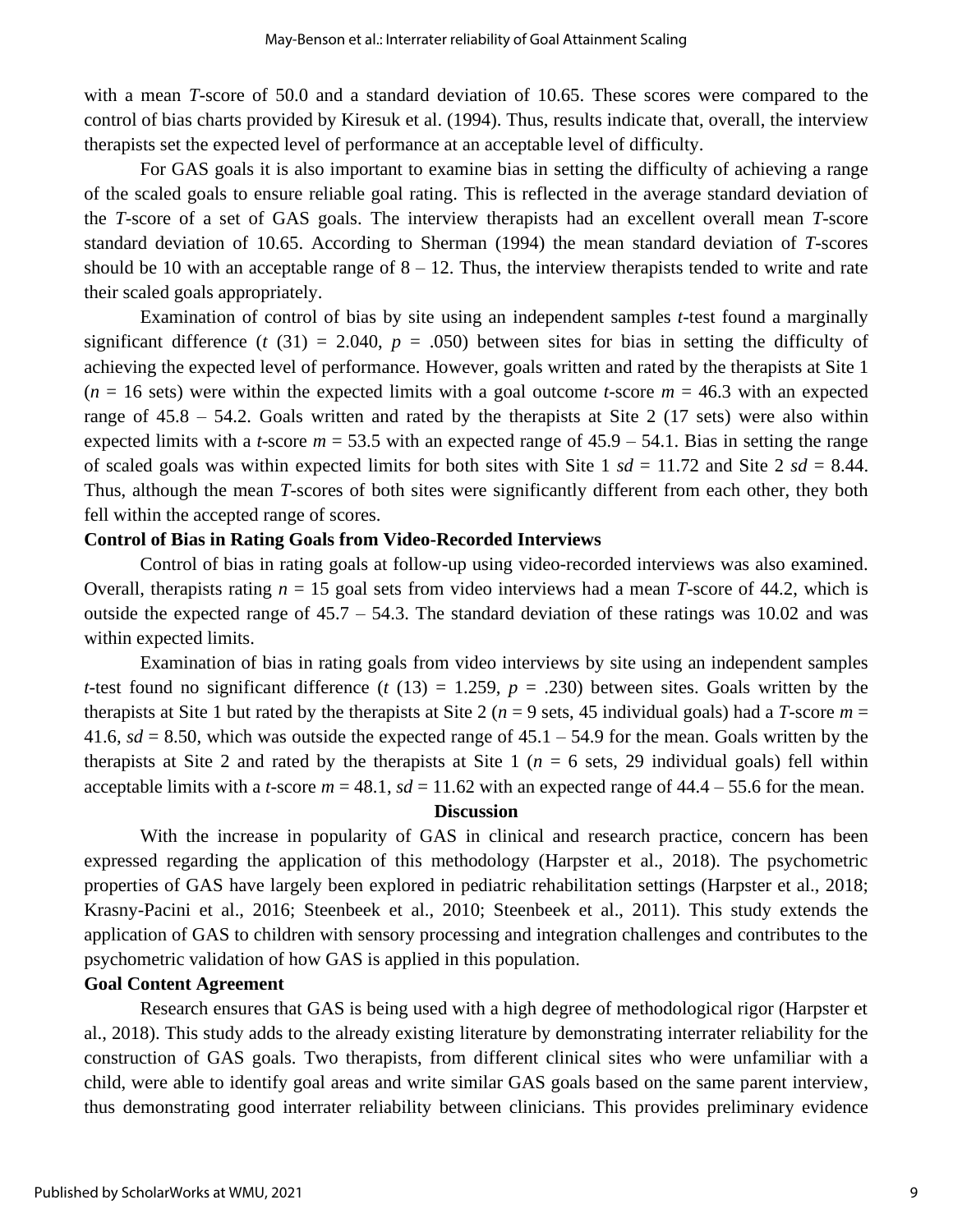that similarly trained therapists are potentially able to consistently identify parent priority goal area content from an interview when using the GAS for measuring intervention outcomes.

## **Goal Weighting Agreement**

This study also sheds light on the question of clinical importance of weighting parent goals since no significant agreement was found between the interview therapist and interrater therapist for weighting the importance of goals. This finding is consistent with Kiresuk et al.'s (1994) assertion that weighting of goals may not be clinically relevant. It appears likely that all goals are important and the small differences in priority among the goals are not clinically meaningful to families, thus making rank order weighting difficult. Although one study found acceptable interrater reliability for assigning weights to GAS goals (Marson et al., 2009), methodological differences likely affected the results (e.g., they used a hypothetical, predigested case summary and student raters enrolled in a social work course). Regardless, this study suggests that rank ordering the importance of parent identified goals may not be necessary when therapists or researchers use GAS as an outcome measure. While there is likely to be some implicit weighting with goal writing, clinical experience recommends having different categories (e.g., of body function, activity performance, or participation) to prevent writing two goals on the same need area.

## **Goal Outcome Rating Agreement**

In addition, this study explored interrater reliability between therapists when scoring GAS goals. The ability to have agreement on ratings of goal outcomes between therapists is particularly important if GAS is to be used as an outcome measure in research or clinical practice. In general, this study found that interrater agreement for rating level of outcome goal achievement was good. This suggests that following a parent interview, a therapist who is unfamiliar with a child is able to rate the child's performance from a video recording of the interview the same as a therapist who conducts the interview in-person. This is similar to results obtained by Ruble et al. (2012), who also found consistency in scores gathered on outcomes though videotape. Thus, for research studies or clinical practice, video-recorded interviews may be completed by one person and outcome ratings may be reliably completed by a different therapist.

It is likely that these results were facilitated by the training therapists received in this study. As recommended in the literature, the therapists were trained in the interview process and writing GAS goals. The participant-therapists completed an extensive training provided by the first author or by a therapist who had attended the training. As this study showed, and previous research indicates, training is key to improving clinical effectiveness and rigor of GAS as an outcome measure (Krasny-Pacini et al., 2016). Contributing to the success of this training was the fact that the team who was trained had experience with this specific population and knowledge of what could be attained in a given time frame. **Control of Bias**

When examining control of bias in rating goals, it was found that the therapists who rated goals from video interviews demonstrated a mean rating that fell just outside of the expected range for acceptable control of bias. Specifically, this was noted for the therapists at Site 2 who scored goals written by the therapists at Site 1. This suggests the possibility of some unreliability in rating goals from video recording. Several hypotheses for this finding are proposed. It is possible that the therapists who rate goal achievement from video recordings employ stricter criteria than the therapists that rate from live interviews. It is also possible that training differences or clinical procedures at the two sites resulted in slightly different rating criteria across sites. Further research is needed to answer this question.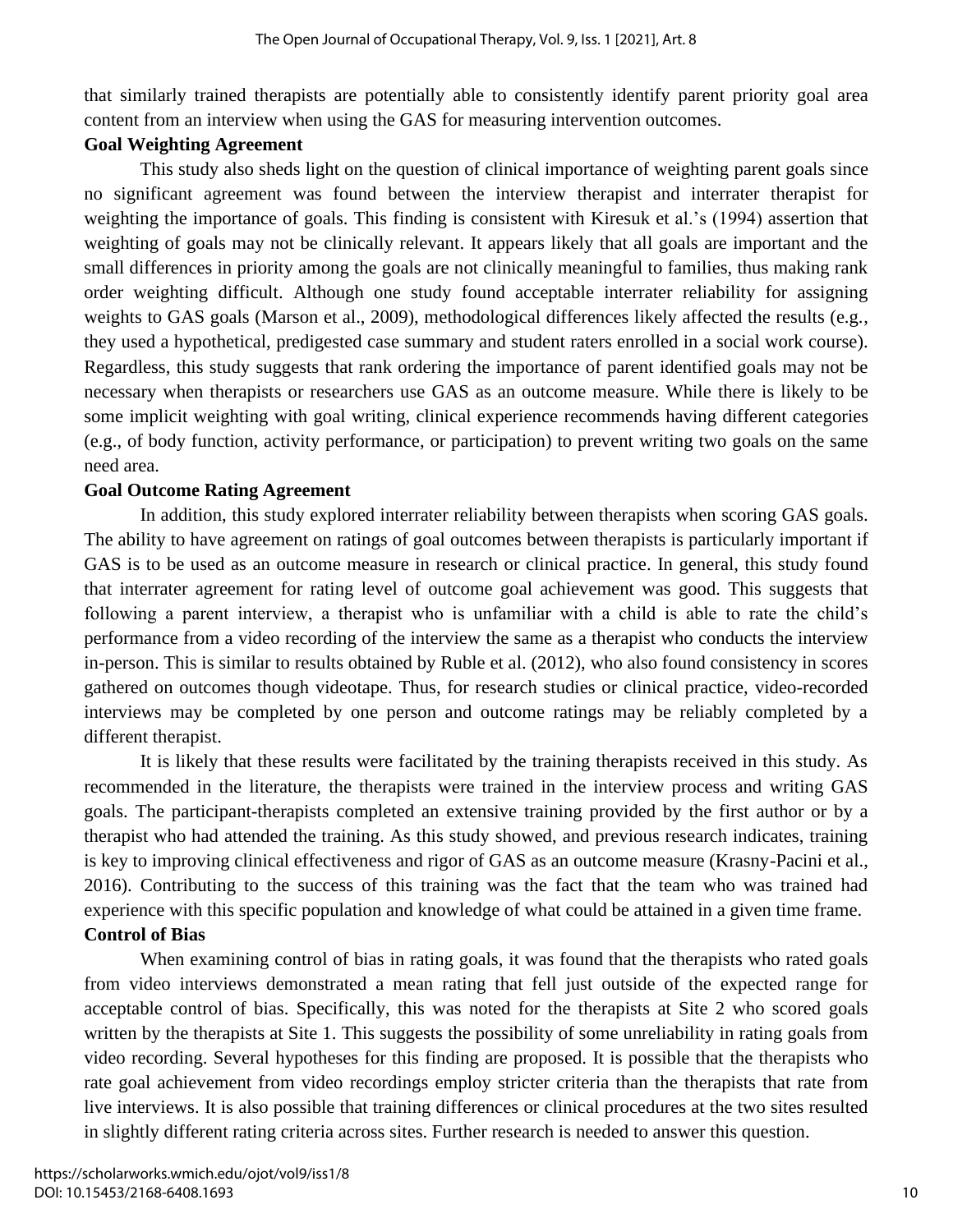Since GAS goals are subjectively written and rated, to have accurate and reliable goals it is important to control for bias in both goal writing and goal outcome ratings. This study found that the therapists who conducted the parent interviews demonstrated excellent control of bias in setting the expected level of performance as well as in scaling GAS goals. Although there was a marginally significant difference between sites, goals written and rated by the therapists from each site were within the acceptable range of scores. It is interesting, however, that the mean *T*-score of Site 1 ratings was at the low end of the range while mean ratings of Site 2 were at the high end of the acceptable range. Controlling bias in this way ensures that the outcomes reported using this methodology are valid and not because of goal writers making outcomes too easy to achieve, thus potentially biasing outcomes to positive results.

#### **Limitations**

This study presents with several limitations that may have influenced the results. While randomized goals were selected for analysis of goal content and interrater analysis, all available goals were used for other analyses. Subsequently, the sample size in some analyses were smaller than anticipated, which may have resulted in more variability in findings. Although all therapists received GAS training, unforeseen staffing problems at one site resulted in some differences in training for several staff that may have impacted the way that interviews were conducted by those therapists. The results may have been stronger with more consistent training. These differences may have impacted the control of bias findings. In addition, while both sites followed GAS guidelines, individualized interview and goal writing styles of the two sites were somewhat different, which may have contributed to differences in outcome ratings. Ensuring more consistency in therapist experience, interview style, goal writing, and rating procedures across sites would be helpful in improving reliability among raters.

It is important to recognize that this was not an intervention study and the authors do not claim that the ASI intervention was responsible for the progress observed. There was no attempt to control for the intervention that was provided other than to ensure that the ASI intervention was a central component of the intervention program. Since both clinics routinely use other ancillary interventions, it is possible that the children's progress may have been impacted by a range of factors. This issue would be addressed in a well-controlled intervention study. In addition, the goal of this study was to examine reliability issues potentially inherent in the GAS process using rigorous methodology as recommended by Palisano (1993) and Steenbeek et al. (2007). As such, while use of a different therapist from the treating therapist for goal setting and follow-up goal rating may limit therapeutic rapport with parents in a clinical setting, this methodology was necessary for this study. In a clinic setting, this procedure may need to be examined and ways to ensure maintenance of the therapeutic value of parent-therapist meetings should be considered. Finally, goal achievement in this study was based on parent interview rather than observation. This procedure is not uncommon when using the GAS process, as familycentered goals are often best evaluated by the parent. However, future intervention studies might alter this process by having an unbiased observer score goal achievement.

## **Clinical Application of Findings**

Consistent with a recent systematic review that emphasizes the use of GAS for efficacy and program evaluation (Harpster et al., 2018), this study presents very promising preliminary reliability evidence for the use of GAS as a meaningful outcome of ASI occupational therapy intervention. Despite criticism in the literature about the potential bias of GAS (Weitlauf et al., 2017), this study is consistent with findings of previous studies, that goals can be objectively scored and rated similarly by two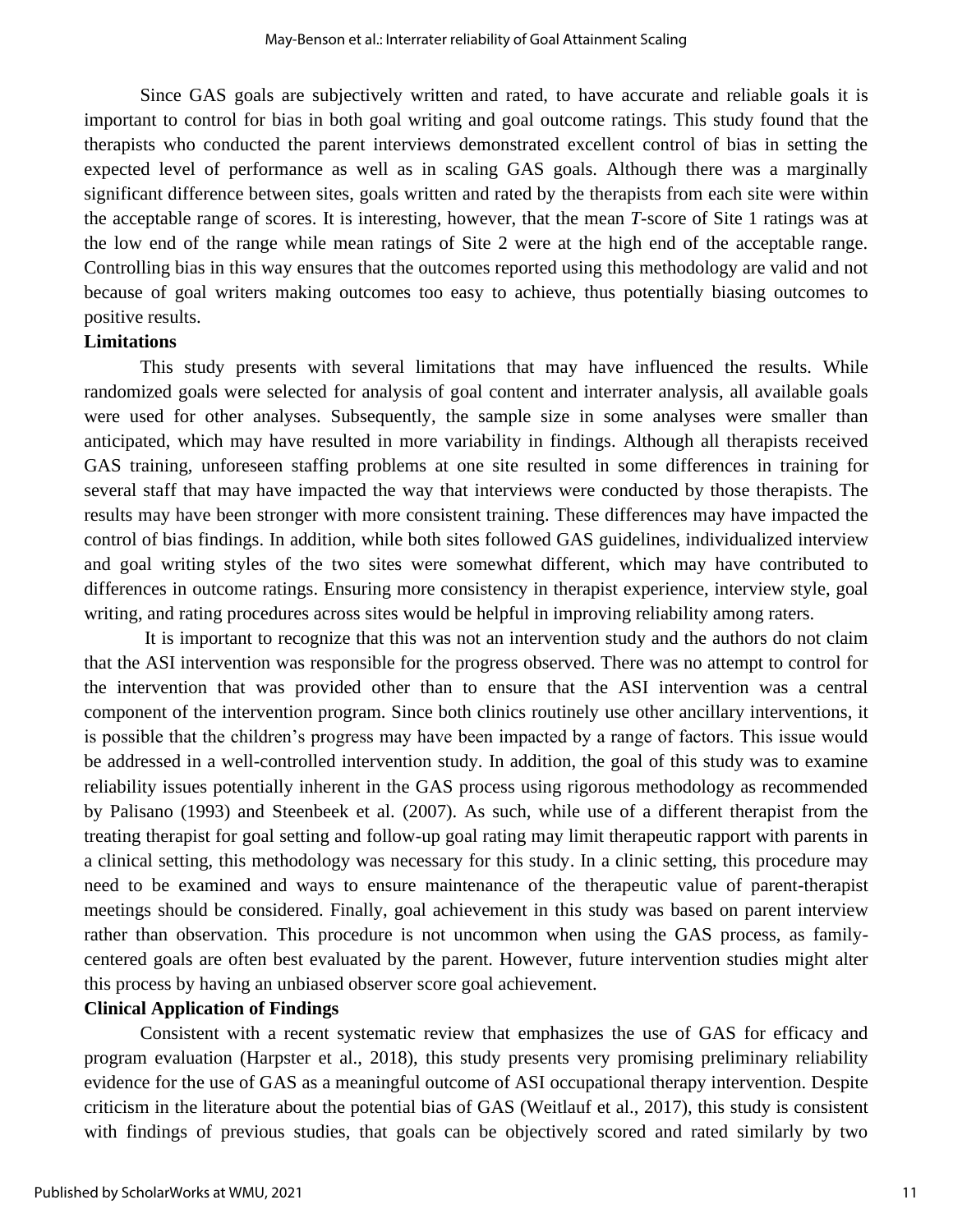independent observers (Ruble et al., 2012; Steenbeek et al., 2010). In addition, GAS should be considered complementary to standardized instruments since it captures individual-specific outcomes (Steenbeek et al., 2011).

This study further highlights that implementation of GAS in clinical practice presents with several strengths and limitations. The strengths of GAS include the ability to identify individualized intervention goals that are meaningful to the client and family (Schaaf et al., 2018). GAS has the ability to capture small increments of change in functional areas of performance that may not be possible on standardized measures. In addition, the GAS process supports parents as active participants in identifying and establishing their child's goals. As GAS scores are standard scores, outcome results from multiple clients can be combined to provide information on program and intervention effectiveness (Kiresuk et al., 1994). This study also supports previous studies that challenge the need for weighting of individual goals. Challenges of implementation of GAS in clinical settings include factors such as the need for training and experience for clinicians to be reliable goal setters and raters. The GAS process is also time-consuming in terms of conducting parent interviews, setting scaled goals, and conducting follow-up goal rating. There is a need to monitor goal setting and ratings on a regular basis to ensure that bias is not present in either situation. In spite of these challenges, GAS may be recommended for research and clinical use when examining outcomes of the ASI intervention.

#### **References**

- American Occupational Therapy Association. (2014). Occupational therapy practice framework: Domain and process (3rd ed.). *American Journal of Occupational Therapy*, *68*(Suppl. 1), S1– S48. <http://dx.doi.org/10.5014/ajot.2014.682006>
- Becker, H., Stuifbergen, A., Rogers, S., & Timmerman, G. (2000). Goal attainment scaling to measure individual change in intervention studies. *Nursing Research*, *49*(3), 176–180. [http://dx.doi.org/10.1097/00006199-200005000-](http://dx.doi.org/10.1097/00006199-200005000-00011) [00011](http://dx.doi.org/10.1097/00006199-200005000-00011)
- Donnelly, C., & Carswell, A. (2002). Individualized outcome measures: A review of the literature. *Canadian Journal of Occupational Therapy*, *69*(2), 84–94.

<https://doi.org/10.1177/000841740206900204>

- Forbes, D. A. (1998). Goal attainment scaling: A responsive measure of client outcomes. *Journal of Gerontological Nursing*, *24*(12), 34–40. <https://doi.org/10.3928/0098-9134-19981201-08>
- Harpster, K., Sheehan, A., Foster, E. A., Leffler, E., Schwab, S. M., & Angeli, J. M. (2018). The methodological application of goal attainment scaling in pediatric rehabilitation research: A systematic review. *Disability and Rehabilitation*,  $1 - 10$ .

<https://doi.org/10.1080/09638288.2018.1474952>

- Hurn, J., Kneebone, I., & Cropley, M. (2006). Goal setting as an outcome measure: A systematic review. *Clinical Rehabilitation*, *20*(9), 756–772. <https://doi.org/10.1177/0269215506070793>
- King, G. A., McDougall, J., Palisano, R. J., Gritzan, J., & Tucker, M. A. (2000). Goal attainment scaling. *Physical & Occupational Therapy in Pediatrics*, *19*(2), 31–52. [https://doi.org/10.1080/J006v19n02\\_03](https://doi.org/10.1080/J006v19n02_03)
- Kiresuk, T. J., Smith, A., & Cardillo, J. E. (1994). *Goal attainment scaling: Applications, theory and measurement*. Lawrence Erlbaum Associates.
- Krasny-Pacini, A., Evans, J., Sohlberg, M. M., & Chevignard, M. (2016). Proposed criteria for appraising goal attainment scales used as outcome measures in rehabilitation research. *Archives of Phyical Medicine and Rehabilitation*, *97*(1), 157–170. <https://doi.org/10.1016/j.apmr.2015.08.424>
- Lloyd, C. (1986). The process of goal setting using goal attainment scaling in a therapeutic community. *Occupational Therapy in Mental Health*, *6*(3), 19–30. [https://doi.org/10.1300/J004v06n03\\_02](https://doi.org/10.1300/J004v06n03_02)
- Mailloux, Z., May-Benson, T. A., Summers, C. A., Miller, L. J., Brett-Green, B., Burke, J. P., Cohn, E. S., Koomar, J. A., Parham, D. L., Roley, S. S., Schaaf, R. C., & Schoen, S. A. (2007). Goal attainment scaling as a measure of meaningful outcomes for children with sensory integration disorders. *American Journal of Occupational Therapy*, *61*(2), 254–259. <http://dx.doi.org/10.5014/ajot.61.2.254>
- Maloney, F. P., Mirrett, P., Brooks, C., & Johannes, K. (1978). Use of the Goal Attainment Scale in the treatment and ongoing evaluation of neurologically handicapped children. *American Journal of Occupational Therapy*, *32*(8), 505– 510.
- Marson, S. M., Wei, G., & Wasserman, D. (2009). A reliability analysis of Goal Attainment Scaling (GAS) weights. *American Journal of Evaluation*, *30*, 203. <https://doi.org/10.1177/1098214009334676>

Miller, L. J., Schoen, S. A., James, K., & Schaaf, R. C. (2007). Lessons learned: A pilot study on occupational therapy effectiveness for children with sensory modulation disorder. *American*